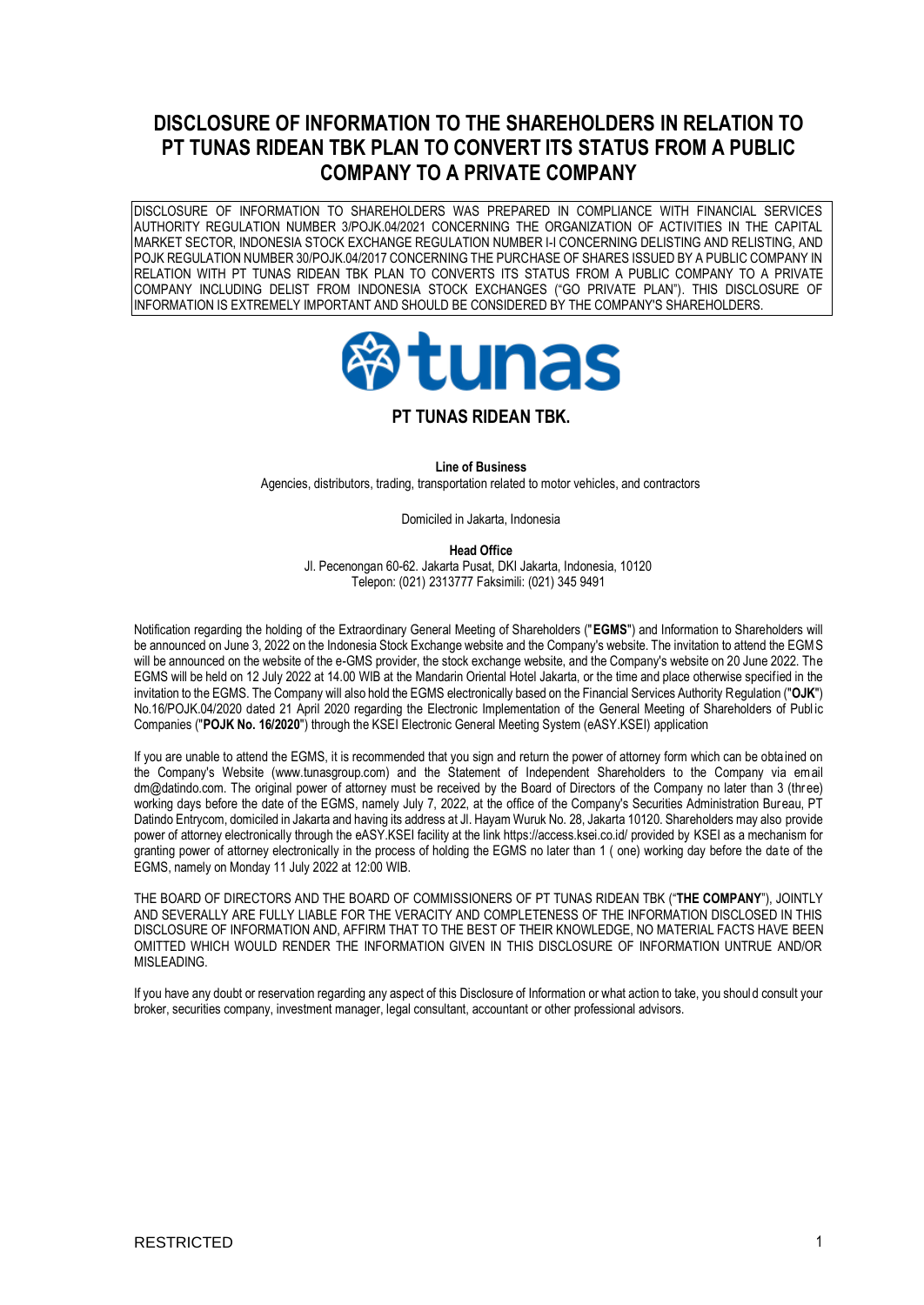### **TRANSLATION DISCLAIMER**

**THIS ENGLISH TRANSLATION OF THE INDONESIAN DISCLOSURE OF INFORMATION (THE "ENGLISH TRANSLATION") HAS BEEN PREPARED BY PT TUNAS RIDEAN TBK FOR THE PURPOSE OF AND IS INTENDED SOLELY AS A CONVENIENCE TO THE NON-INDONESIAN LANGUAGE READERS. THIS ENGLISH TRANSLATION IS NOT AN OFFICIAL DOCUMENT. IT HAS ABSOLUTELY NO LEGAL STATUS AND IT IS NOT LEGALLY BINDING IN ANY MANNER WHATSOEVER. READERS RELYING ON ACCURATE AND PRECISE INFORMATION SHOULD REFER TO AND CHECK THE INDONESIAN DISCLOSURE OF INFORMATION OF PT TUNAS RIDEAN TBK.**

**SHOULD THERE BE ANY DIFFERENCES IN THE INTERPRETATION OF THE MEANING OF THE WORD(S) AND PHRASE(S) BETWEEN THE INDONESIAN DISCLOSURE OF INFORMATION AND THE ENGLISH TRANSLATION, THE INDONESIAN DISCLOSURE OF INFORMATION SHALL PREVAIL**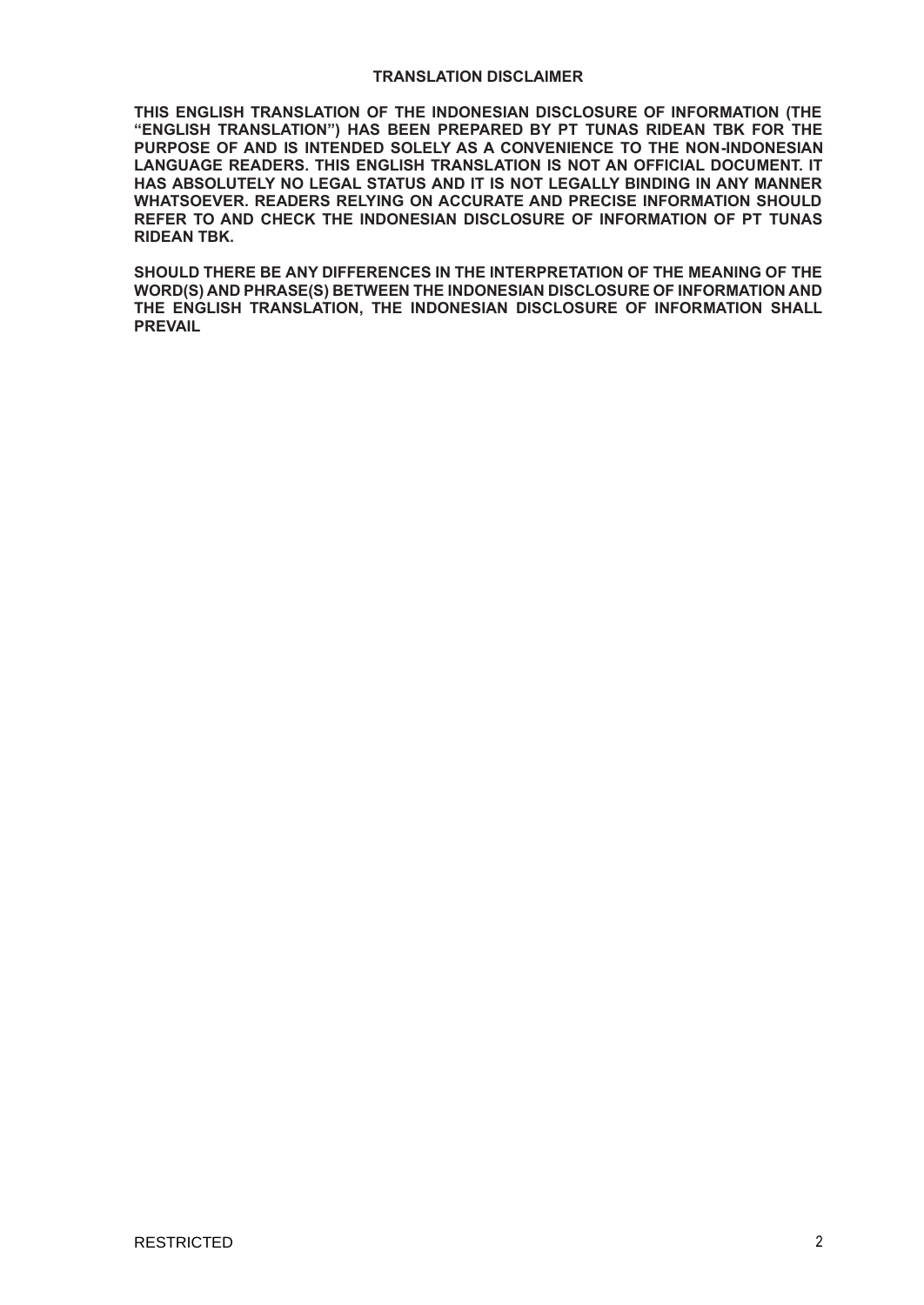### **PREFACE**

In relation to the Go Private Plan, the Company explains in advance that:

- 1. The Company has submitted a letter to the Indonesia Stock Exchange ("IDX") dated 25 May 2022 concerning the Request for Suspension of the Trading of the shares of PT Tunas Ridean Tbk. which contained details of the Company's plan to Go Private and delisting. On the next day, the IDX, through announcement No. S-04209/BEI.PP1/05-2022, decided to grant a temporary suspension of trading of the Company's shares on the IDX with effect from the first session of securities trading on Friday, 27 May 2022 until further notice ("**Trade Suspension**").
- 2. The Company will comply with all the provisions contained in the OJK Regulation No.3/POJK.04/2021, dated 22 February 2021 regarding Provisions of Activities in Capital Market Sector ("**POJK No.3/2021**") and hereby the Company issues this Disclosure of Information in the context of implementing the Go Private Plan.

### **Objective and Purpose of this Disclosure of Information**

The Board of Directors hereby disclose to the shareholders of the Company (the "**Shareholders**"):

- − Information regarding the Go Private Plan;
- An overview of the legal requirements which must be fulfilled to execute the Go Private Plan; and
- − Information on how to vote at the EGMS in connection with the Go Private Plan.

### **Overview of the Go Private Plan**

The Extraordinary General Meeting Shareholder ("**EGMS**") regarding the Go Private Plan includes the following steps:

- 1. Approval of the Go Private Plan, including:
	- a) Ratification by the Independent Shareholders of the appointment of the Independent Appraiser and the appraisal performed by the Independent Appraiser;
	- b) The status conversion of the Company from a public company to a private company;
	- c) Approval of the buyback of the Company's shares as the implementation of the Go Private Plan<br>d) Approval of the delisting of the Company's Shares from the IDX:
	- Approval of the delisting of the Company's Shares from the IDX;
	- e) Granting of authority to the Board of Directors to undertake all necessary actions in implementing the Go Private Plan.
- 2. Subject to approval of the First Agenda, approval of amendments to the entire Articles of Association of the Company in connection with the change in the status of the Company from a public company to a private company and the granting of authority to the Board of Directors of the Company to take all necessary actions to implement changes to the Company's Articles of Association.

Based on POJK No.3/2021 in conjunction with OJK Regulation No.15/POJK.04/2020, dated April 21, 2020 regarding the Plan and Organizing of the General Meeting of Shareholders of a Public Company ("POJK No.15/2020"), to protect the interests of the Shareholders The Company's public shares, the implementation of the Go Private Plan must obtain approval from the Independent Shareholders in an EGMS attended by Independent Shareholders who represent more than 1/2 part of the total shares with valid voting rights owned by the Independent Shareholders. The Go Private Plan must be approved by the Independent Shareholders who represent more than 1/2 part of the total shares with valid voting rights owned by the Independent Shareholders.

If the Go Private Plan is approved at the EGMS, an offer to purchase the shares owned by the public Shareholders will be made by PT Tunas Ridean Tbk. ("**The Company**") through the Buyback. If the Go Private Plan is approved at the EGMS, those public Shareholders who are not willing to sell their shares in the Buyback Period will continue to be Shareholders of a private company. Therefore, the public Shareholders will no longer be able to trade those shares through the IDX.

# **REASONS FOR THE GO PRIVATE PLAN**

The number of shares currently held by the public Shareholders is relatively small (approximately 7.52% of the issued capital of the Company), with the number of public Shareholders is currently approximately 356 Shareholders. The Company's shares are not actively traded and are relatively illiquid. The Company therefore proposes the Go Private Plan for the following reasons:

- a. The Company's shares are not actively traded in IDX;
- b. The Company has no special need for public fundraising;
- c. The Company has very minimum amount of public shareholders;
- d. In line with letter (a) above, due to the relatively illiquid trading of the Company's shares, it is also not easy for Shareholders to transact in company's shares through the IDX. With the Go Private Plan, Shareholders will have the opportunity to sell their repective shares at a premium to the prevailing market price.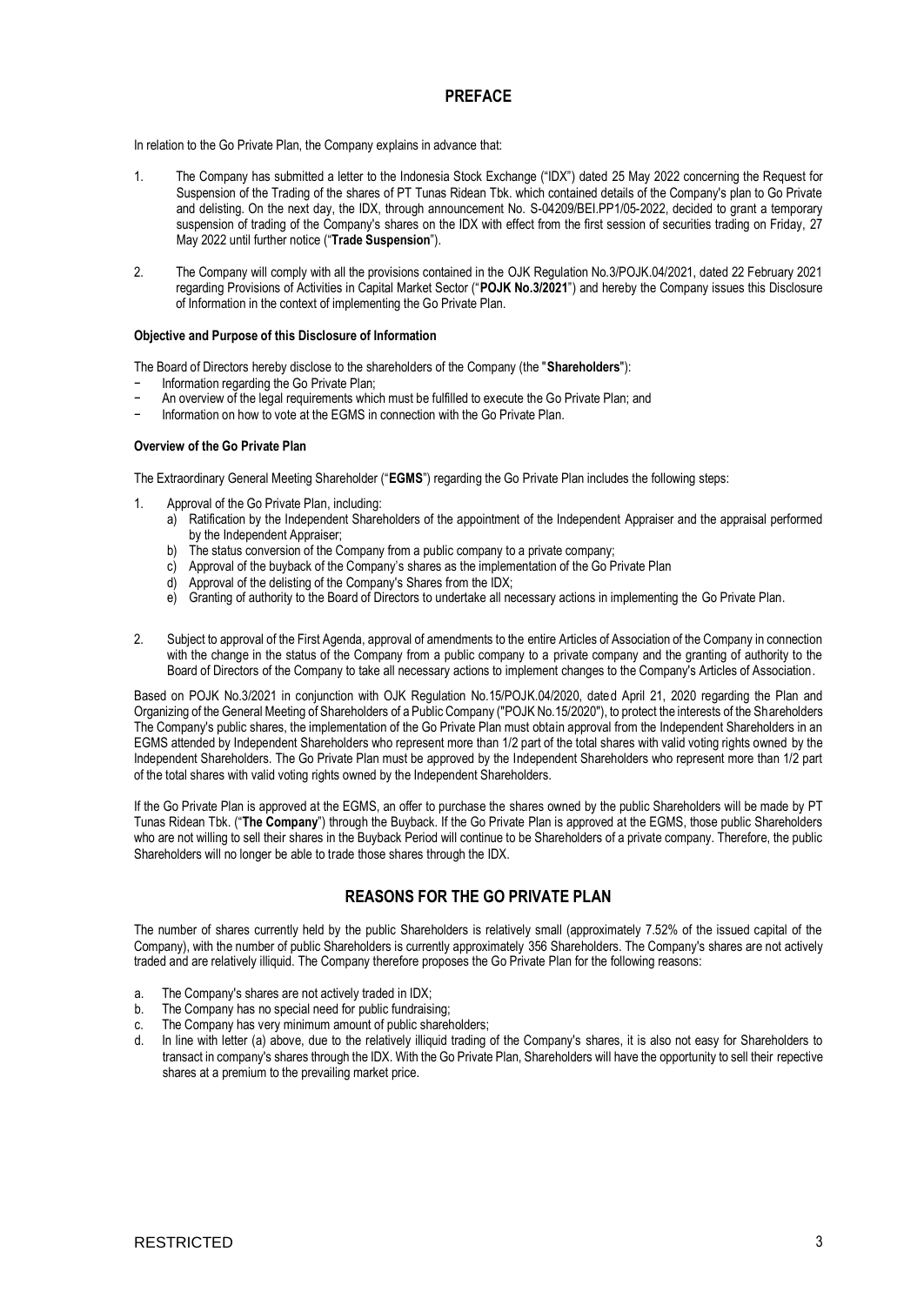# **INFORMATION ON THE COMPANY**

#### **History of the Company**

The Company, domiciled in Central Jakarta, is a Limited Liability Company established and regulated under the Laws of the Rep ublic of Indonesia. The Company was established based on the Deed of Establishment No. 102 dated July 24, 1980, made before Winanto Wiryomartani, S.H., Notary in Jakarta and has been legally a legal entity since April 7, 1981 based on the approval of the Minister of Justice of the Republic of Indonesia with Decree No. Y.A.5/140/1 dated April 7, 1981, and has been announced in the State Gazette of the Republic of Indonesia No. 84 dated October 21, 1983.

The Company's Articles of Association have been amended several times. The latest amendment is as stated in the Deed No. 29 d ated June 19, 2020, made before Aulia Taufani, S.H., Notary in South Jakarta, and has been ratified by the Minister of Law and Human Rights of the Republic of Indonesia with Decree No. AHU-0110303.AH.01.11 Year 2020 dated July 10, 2020 ("Deed No. 29/2020"). This change was made in connection with the adjustment of the Company's Articles of Association to the provisions of POJK No. 15/POJK.04/2020 dated April 20, 2020 regarding the Plan and Implementation of the General Meeting of Shareholders of a Public Company.

The Company started its commercial operations in 1980. Currently, the scope of the Company's activities as stated in its Articles of Association is agency, distributor, industry, trade, transportation related to motor vehicles, and contractors.

The direct parent entities of the Company or the controlling shareholders of the Company are PT Tunas Andalan Pratama and Jardine Cycle & Carriage Ltd, which each own 46.24% share ownership in the Company.

The development of the Company's capital structure is as follows:

- In 1995, the Company conducted an Initial Public Offering of 28 million shares, with a par value of IDR1,000 per share, offering price of IDR7,500 per share. The listing of shares on the IDX is carried out after the Company has completed a public offering of 30.0% of the issued capital. Jardine Motor Group (now Jardine Cycle & Carriage Ltd) at that time bought 25.0% of the Company's shares.
- In 1997, the Company implemented a stock split from IDR1,000 to IDR500 per share, which changed the number of outstanding shares from 93,000,000 to 186,000,000 shares. In addition, the Company distributed bonus shares totaling 93,000,000, which resulted in the number of outstanding shares increasing to 279,000,000 shares.
- In 2001, the Company implemented a stock split from IDR500 to IDR100 per share, which changed the number of outstanding shares from 279,000,000 to 1,395,000,000 shares.
- In 2010, the Company carried out a stock split from IDR100 to IDR25 per share, which changed the number of outstanding shares from 1,395,000,000 to 5,580,000,000 shares.

### **Company's Business Activities**

Currently, the Company has become the largest independent group with 161 outlets spread throughout Indonesia. Tunas Group operates a network of sales and after-sales outlets for well-known automotive brands through PT Tunas Ridean Tbk (Tunas Toyota), PT Tunas Mobilindo Perkasa (Tunas Daihatsu), PT Tunas Mobilindo Parama (Tunas BMW), PT Rahardja Ekalir (Tunas Isuzu), PT Tunas Dwipa Matra and PT Asia Surya Perkasa are the main dealers of Honda motorcycles for the Lampung and Bangka Belitung areas.

The Company through PT Tunas Asset Sarana (Tunas Used Car) also operates a sales service for used cars such as BMW Premium Selection and several other brands. In addition, Tunas Group operates vehicle rental services and short-term and long-term fleet management through PT Surya Sudeco (Tunas Rent), PT Surya Sudeco established a man power services company named PT Mitra Asri Pratama, an auction hall named PT Mega Armada Sudeco as well as a transportation and transportation business. logistics under PT Mitra Ananta Megah.

Based on the business segment, the Company is divided into the Automotive Division, the Fleet Rental and Management Division, and the Financing Division.

- Automotive Division which is divided into:
	- 1. Tunas Toyota which is managed directly by the Company. Until the end of 2021, it manages 24 authorized dealers, 2 workshops, 2 showrooms and 20 service centers/workshops spread across Jakarta, Bekasi, Banten, Bandung, Bogor and Lampung.
	- 2. Tunas Daihatsu is operated through the Company's subsidiary, PT Tunas Mobilindo Perkasa. Until the end of 2021 Tunas Daihatsu manages 21 authorized dealers and 16 repair centers in Jakarta, West Java, Banten and Sumatra.
	- 3. Tunas BMW is operated through PT Tunas Mobilindo Parama. Until 2021, Tunas BMW maintains a network consisting of 5 authorized dealers and 4 repair service centers, of which 3 dealers and 2 repair service centers are located in Jakarta, while 2 dealers and 2 repair service centers are located in West Java.
	- 4. Tunas Isuzu is operated through the Company's subsidiary, PT Rahardja Ekalancar. Until the end of 2021, Tunas Isuzu manages a network of 1 authorized dealer and 1 repair center in Jakarta.
	- 5. PT Tunas Dwipa Matra (TDM) and PT Asia Surya Perkasa (ASP) operate the Honda motorcycle business unit. TDM is the main dealer in Lampung, Sumatra while ASP is the main dealer in Bangka Belitung.
	- 6. Tunas Used Car or used car segment is operated by the Company's subsidiary, PT Tunas Asset Sarana and manages 2 outlets located in Jakarta and Bandung.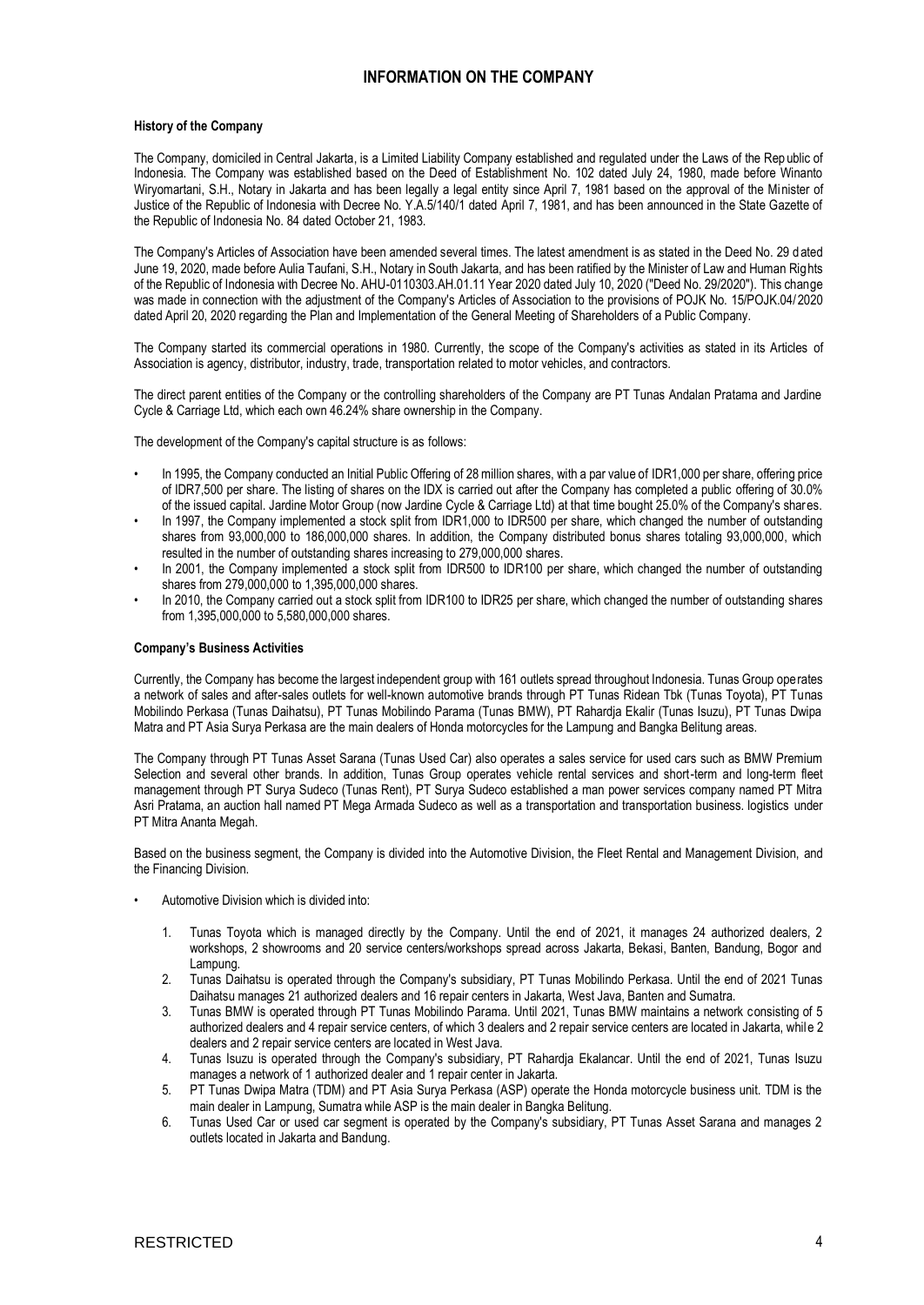- The Fleet Rental and Management Division consists of Tunas Rent which is operated through the Company's subsidiary PT Surya Sudeco, which provides complete services for corporate customers, including provision of vehicles for short and long term, transportation and driver management, routine vehicle and accident maintenance, and 24-hour emergency assistance services, including replacement vehicles. Since January 2013, Tunas Rent has also operated Manpower Services through its subsidiary PT Mitra Asri Pratama. Separately, PT Sudeco also operates an auction business under PT Mega Armada Sudeco and a transportation and logistics business under PT Mitra Ananta Megah.
- The Financing Division consists of Mandiri Tunas Finance (MTF) which is an Associated Entity of the Company. As of December 31, 2021, MTF manages 100 branches throughout Indonesia.

### **Company's Subsidiaries**

At the time this Disclosure Information is issued, the Company consolidated the following entities:

| Name                               | Ownership (%) | Location          | <b>Line of Business</b>                                                       | <b>Year of Commercial</b><br><b>Operation</b> |
|------------------------------------|---------------|-------------------|-------------------------------------------------------------------------------|-----------------------------------------------|
| PT Tunas Dwipa Matra (TDM)         | 100%          | Lampung           | Trading and After-Sales<br>Service for Honda Brand 2<br><b>Wheel Vehicles</b> | 1984                                          |
| PT Tunas Mobilindo Parama (TMP 1)  | 100%          | Jakarta           | Trade and after-sales<br>service of BMW brand 4-<br>wheeled vehicles          | 1984                                          |
| PT Tunas Mobilindo Perkasa (TMP 2) | 100%          | Jakarta           | Trade and after-sales<br>service of Daihatsu brand<br>4-wheeled vehicles      | 1986                                          |
| PT Surya Mobil Megahtama (SMM)     | 87.50%        | Jakarta           | Oil trading and vehicle<br>salon maintenance                                  | 1997                                          |
| PT Tunas Asset Sarana (TAS)        | 100%          | Jakarta           | Used Car Trading                                                              | 2002                                          |
| PT Rahardia Ekalancar (REL)        | 100%          | Jakarta           | Trading and after-sales<br>service of Isuzu brand 4-<br>wheeled vehicles      | 1990                                          |
| PT Asia Surya Perkasa (ASP)        | 100%          | Pangkal<br>Pinang | Trading and after-sales<br>service of Honda brand 2-<br>wheeled vehicles      | 2015                                          |
| PT Surya Sudeco (SS)               | 100%          | Jakarta           | <b>Vehicle Rental Services</b>                                                | 1989                                          |
| PT Mitra Asri Pratama (MAP)        | 100%          | Jakarta           | Labor Service Provider                                                        | 2013                                          |
| PT Mitra Ananta Megah (MAM)        | 100%          | Jakarta           | <b>Freight Service</b>                                                        | 2014                                          |
| PT Mega Armaca Sudeco (MAS)        | 100%          | Jakarta           | <b>Auction Hall</b>                                                           | 2015                                          |

#### **Capital Structure and Composition of Shareholders**

Based on Deed No. 29/2020, the Company's capital structure is as follows:

Authorized capital : IDR 250,000,000,000 Issued and fully paid capital : IDR139,500,000,000 Portfolio shares : 4,420,000,000 shares Authorized capital is divided into 10,000,000,000 shares, each share with a nominal price of IDR. 25.

In accordance with the Register of Shareholders, the composition of the Company's Shareholders as of May 31, 2022 is as follows:

|                                               | Amount         | <b>Paid Up and Fully-issued Capital</b> |                                     | Percentage of       |  |
|-----------------------------------------------|----------------|-----------------------------------------|-------------------------------------|---------------------|--|
| <b>Shareholders</b>                           | <b>Share</b>   | Nominal Value per-<br>share (IDR)       | <b>Total Nominal Value</b><br>(IDR) | Ownership<br>$(\%)$ |  |
| <b>Authorized Capital</b>                     | 10.000.000.000 | 25                                      | 250.000.000.000                     |                     |  |
| Paid-Up and Fully-Issued Capital              |                |                                         |                                     |                     |  |
| 2.580.009.000                                 | 2.580.009.000  | 25                                      | 64.500.225.000                      | 46.24               |  |
| 2.580.009.000                                 | 2.580.009.000  | 25                                      | 64.500.225.000                      | 46.24               |  |
| 3.<br>419.982.000                             | 419.982.000    | 25                                      | 10.499.550.000                      | 7.52                |  |
| <b>Total Paid-Up and Fully-Issued Capital</b> | 5.580.000.000  | 25                                      | 139.500.000.000                     | 100                 |  |
| <b>Portfolio Capital</b>                      | 4.420.000.000  | 25                                      | 110.500.000.000                     |                     |  |

#### **Composition of the Board of Commissioners and the Board of Directors**

Based on Deed No. 48 dated February 25, 2022, drawn up before Aulia Taufani, S.H., Notary in South Jakarta, and has been ratified by the Minister of Law and Human Rights of the Republic of Indonesia with Decree No. AHU-AH.01.03-0144946 dated March 7, 2022, the composition of the Company's Board of Commissioners and Directors is as follows: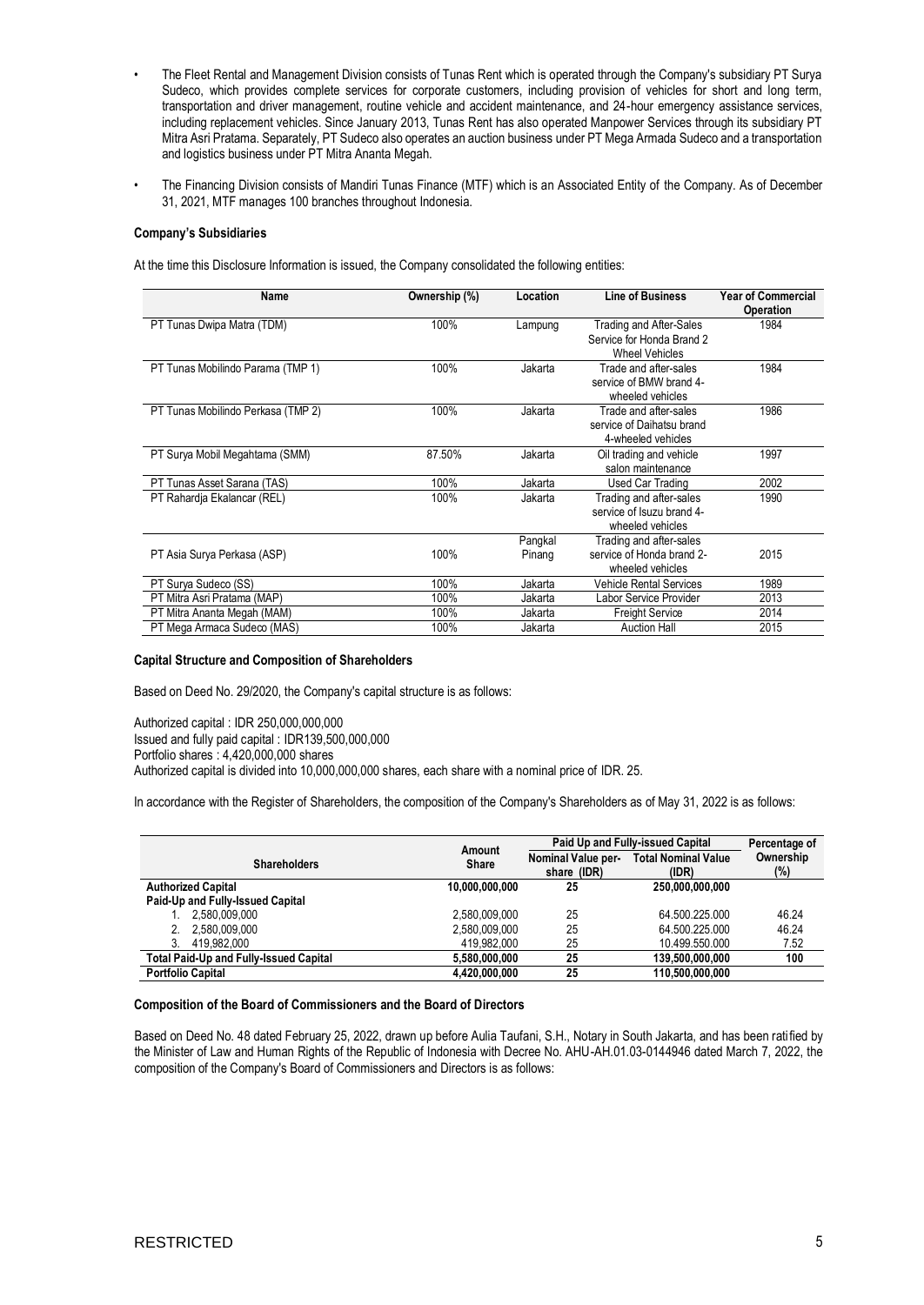| <b>Board of Commissioners</b>            |   |                                |
|------------------------------------------|---|--------------------------------|
| <b>President Commissioner</b>            |   | Anton Setiawan                 |
| Independent Vice President Commissioner: |   | Dr. Arie Setiabudi Soesilo     |
| Commissioner                             | ٠ | Wilfrid Foo Tsu-Jin (Fu Siren) |
| Commissioner                             |   | Hang Anton Leoman              |
| Independent Commissioner                 |   | Sarastri Baskoro               |
| <b>Board of Directors</b>                |   |                                |
| <b>President Director</b>                |   | Rico Adisurja Setiawan         |
| Director                                 |   | Nugraha Indra Permadi          |
| Director                                 |   | Andrew Ling Hua Chan           |
| Director                                 |   | Tenny Febyana Halim            |
| Director                                 |   | Ester Tanudiaia                |
|                                          |   |                                |

#### **Summary of Financial Statements**

The following is a summary of important financial data from the Company and its Subsidiaries as of and for the years ended December 31, 2021, 2020, 2019, 2018, and 2017.

Financial data figures as of and for the years ended December 31, 2021, 2020, 2019, 2018, and 2017 are taken from the Company 's financial statements which have been audited by the Public Accounting Firm of Tanudiredja, Wibisana, Rintis & Partners (PWC) with an Unqualified opinion.

|                                                                  |            |           |            |            | (in million Rupiah) |
|------------------------------------------------------------------|------------|-----------|------------|------------|---------------------|
| <b>Description</b>                                               | 2021       | 2020      | 2019       | 2018       | 2017                |
|                                                                  | 31 Dec     | 31 Dec    | 31 Dec     | 31 Dec     | 31 Dec              |
| <b>Financial Result</b>                                          |            |           |            |            |                     |
| Sales                                                            | 12,151,643 | 8,397,772 | 13,000,217 | 13,403,619 | 12,917,257          |
| <b>Gross Profit</b>                                              | 1,230,934  | 820,754   | 1,164,574  | 1,113,899  | 998,032             |
| (Loss) Profit Before Income Tax                                  | 691,548    | 119,765   | 735,960    | 686,846    | 593,261             |
| (Loss) Profit for the Year                                       | 540,400    | 42,664    | 583,234    | 561,159    | 476,203             |
| (Loss) Other Comprehensive Income for the Year,<br>Net After Tax | 32,804     | 4,467     | (21, 130)  | 12,405     | (21, 163)           |
| Total (Loss) Comprehensive Income for the Year                   | 573,204    | 47,131    | 562,104    | 573,564    | 455,040             |
|                                                                  |            |           |            |            |                     |
| <b>Balance Sheet</b>                                             |            |           |            |            |                     |
| <b>Current Assets</b>                                            | 2,939,807  | 2,175,603 | 2,415,825  | 2,381,375  | 2,262,432           |
| Non Current Assets                                               | 3,860,582  | 3,589,097 | 3,876,880  | 3,654,469  | 3,202,466           |
| <b>Total Assets</b>                                              | 6,800,389  | 5,764,700 | 6,292,705  | 6,035,844  | 5,464,898           |
| <b>Current Liabilities</b>                                       | 1,861,587  | 1,285,031 | 1,643,989  | 1,641,842  | 1,608,008           |
| Non Current Liabilties                                           | 696,164    | 609,105   | 699,303    | 839,087    | 719,061             |
| <b>Total Liabilities</b>                                         | 2,557,751  | 1,894,136 | 2,343,292  | 2,480,929  | 2,327,069           |
| <b>Total Equity</b>                                              | 4,242,638  | 3,870,564 | 3,949,413  | 3,554,915  | 3,137,829           |
| <b>Total Liabilities and Equity</b>                              | 6,800,389  | 5,764,700 | 6,292,705  | 6,035,844  | 5,464,898           |

# **ADVANTAGES OF THE GO PRIVATE PLAN TO THE PUBLIC SHAREHOLDERS**

### **1. Attractive Offer Price**

Public Shareholders exercising their rights to sell their shares in a Buyback Period will receive an attractive Offer Price for their shares.

#### **i. Advantages Compared to the Minimum Offer Price Based on the Regulations Applicable in Indonesia**

The Offer Price of IDR 1,700 (one thousand seven hundred Rupiah) per share is a significantly more attractive price than the offering price required by POJK No.3/2021 and IDX Regulation No.I-I, Attachment to Decision of the Directors of the Jakarta Stock Exchange No.Kep -308/BEJ/07-2004, dated July 19, 2004 concerning Delisting and Relisting of Shares on the Exchange ("IDX Regulation No.I-I"). The Offer Price of IDR 1,700 (one thousand seven hundred Rupiah) per share in the Buyback is:

- 23.77% premium to the average of the highest daily trading price on the IDX within the last 90 days before EGMS announcement for Go Private Plan on 3 June 2022 (being IDR1.374 (one thousand three hundred seventy-four Rupiah) per Share).
- 31.27% premium to the result of the appraisal on the Company's Share price made by the Independent Appraiser (IDR1.295 (one hundred two thousand ninety-five Rupiah) per Share).
- 6,700.00% premium to each Share's nominal value (being IDR25 (twenty-five Rupiah) per Share).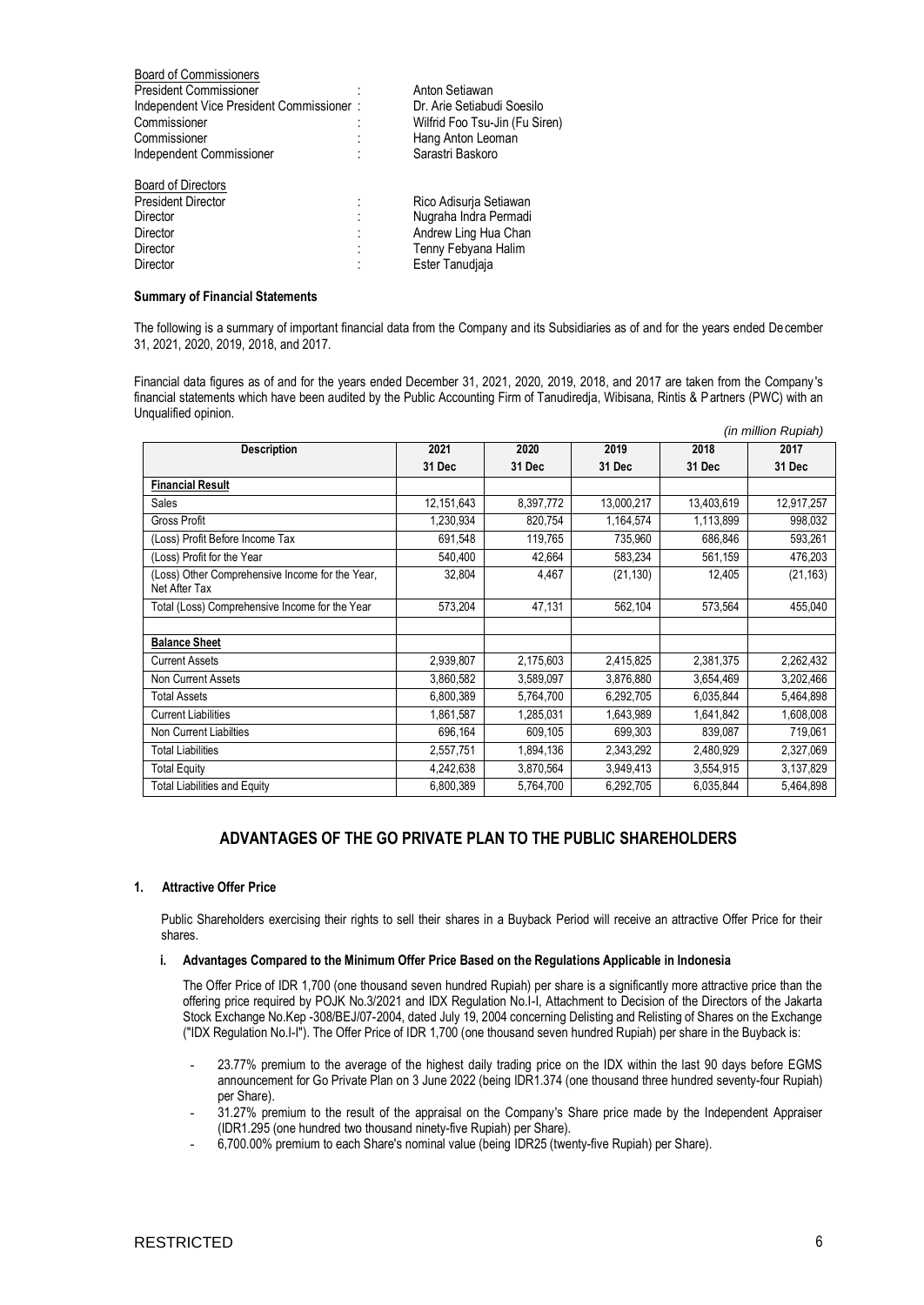- 2.33% premium to the highest trading price in the regular market over the last two years before the announcement of EGMS notice on 3 June 2022 after taking into consideration adjusting factors due to changes to the nominal value of the shares over the last two years (being IDR1.661 (one thundred six thousand sixty-one Rupiah) per Share).

### **ii. Advantages Compared to the Historical Trading Price**

The Offer Price of IDR1.700 (one thousand seven hundred Rupiah) per Share is a more attractive price than the historical trading price.

In summary, the premium offered compared to the minimum price based on regulations and historical trading price can be seen in the table below:

| No             | <b>Description</b>                                                                                                                                                                                                                                                                                                                                                                | Price<br>Reference<br>(IDR) | Offer<br>Price<br>(IDR) | <b>Premium</b><br>Offered (%) |
|----------------|-----------------------------------------------------------------------------------------------------------------------------------------------------------------------------------------------------------------------------------------------------------------------------------------------------------------------------------------------------------------------------------|-----------------------------|-------------------------|-------------------------------|
| 1              | The average of the highest daily trading price on the IDX within the last 90<br>days before EGMS announcement for Go Private Plan on 20 August 2021                                                                                                                                                                                                                               | 1,374                       | 1,700                   | 23.77                         |
| $\overline{2}$ | The result of the appraisal on the Company's Share price made by the<br>Independent Appraiser                                                                                                                                                                                                                                                                                     | 1.295                       | 1.700                   | 31.27                         |
| 3              | The Share's nominal value                                                                                                                                                                                                                                                                                                                                                         | 25                          | 1,700                   | 6,700.00                      |
| 4              | The highest trading price in the regular market over the last two years before<br>the announcement of EGMS notice on 20 August 2021 after taking into<br>consideration adjusting factors due to changes to the nominal value of the<br>shares over the last two years until the EGMS approving the delisting, plus a<br>premium equal to the investment return rate for two years | 1,661                       | 1,700                   | 2.33                          |
| 5              | The average of the highest trading price of the Company's shares in regular<br>market within the last one year before the Trade Suspension                                                                                                                                                                                                                                        | 1,301                       | 1,700                   | 30.69                         |
| 6              | The closing price of the Company's shares prior to the Trade Suspension                                                                                                                                                                                                                                                                                                           | 1.560                       | 1.700                   | 8.97                          |
| 7              | The average closing price of the Company's shares within last 90 days before<br><b>Trade Suspension</b>                                                                                                                                                                                                                                                                           | 1,358                       | 1,700                   | 25.23                         |
| 8              | The average closing price of the Company's shares within last two years before<br><b>Trade Suspension</b>                                                                                                                                                                                                                                                                         | 1,308                       | 1,700                   | 29.97                         |
| 9              | The average closing price of the Company's shares within last five years before<br><b>Trade Suspension</b>                                                                                                                                                                                                                                                                        | 1,212                       | 1,700                   | 40.31                         |

### **2. Payment of Commissions to the Securities Broker(s) by The Company**

The Company will pay all expenses related to the Tender Offer transaction, including commissions for transactions through the IDX, and fees for KSEI (Kustodian Sentral Efek Indonesia) but excluding the applicable taxes imposed on the Shareholders as a result of selling their shares in the Buyback.

### **3. Consequences from a Tax Perspective**

The public Shareholders who will sell their shares in a scripless form in the Buyback will only be subject to 0.1% tax on the sales proceeds, or 0.6% in the event that the shares sold are founding shares.

If the shares of the Company are no longer listed on the IDX, the public Shareholders that do not participate in the Buyback will become Shareholders of a private company. Therefore, the public Shareholders will no longer be able to sell their shares through the IDX. If the Shareholders sell their shares after the shares of the Company are no longer listed on the IDX, then the proceeds of the sales may be subject to income tax in accordance with the prevailing tax regulations then applicable, the rate of which is currently 22% for companies and a progressive tax rate with the highest tax rate of 30% for individuals. If a Shareholder is not an Indonesian citizen, then the sale of the Company's shares which are no longer listed on the IDX may be subject to tax rate of 20% of the sale price, unless exempted under the applicable Double Taxation Prevention Agreement/*Persetujuan Penghindaran Pajak Berganda* (P3B).

ALL SHAREHOLDERS ARE ADVISED TO CONSULT THEIR TAX CONSULTANTS TO DETERMINE THE TAX CONSEQUENCES WHICH MAY ARISE FROM THE SALE OF THEIR SHARES IN THE COMPANY.

The Board of Directors and the Board of Commissioners of the Company are of the view that the Go Private Plan is in the best interests of the public Shareholders. Therefore, the Board of Directors and the Board of Commissioners recommend that the Shareholders approve of all items on the agenda proposed at the EGMS.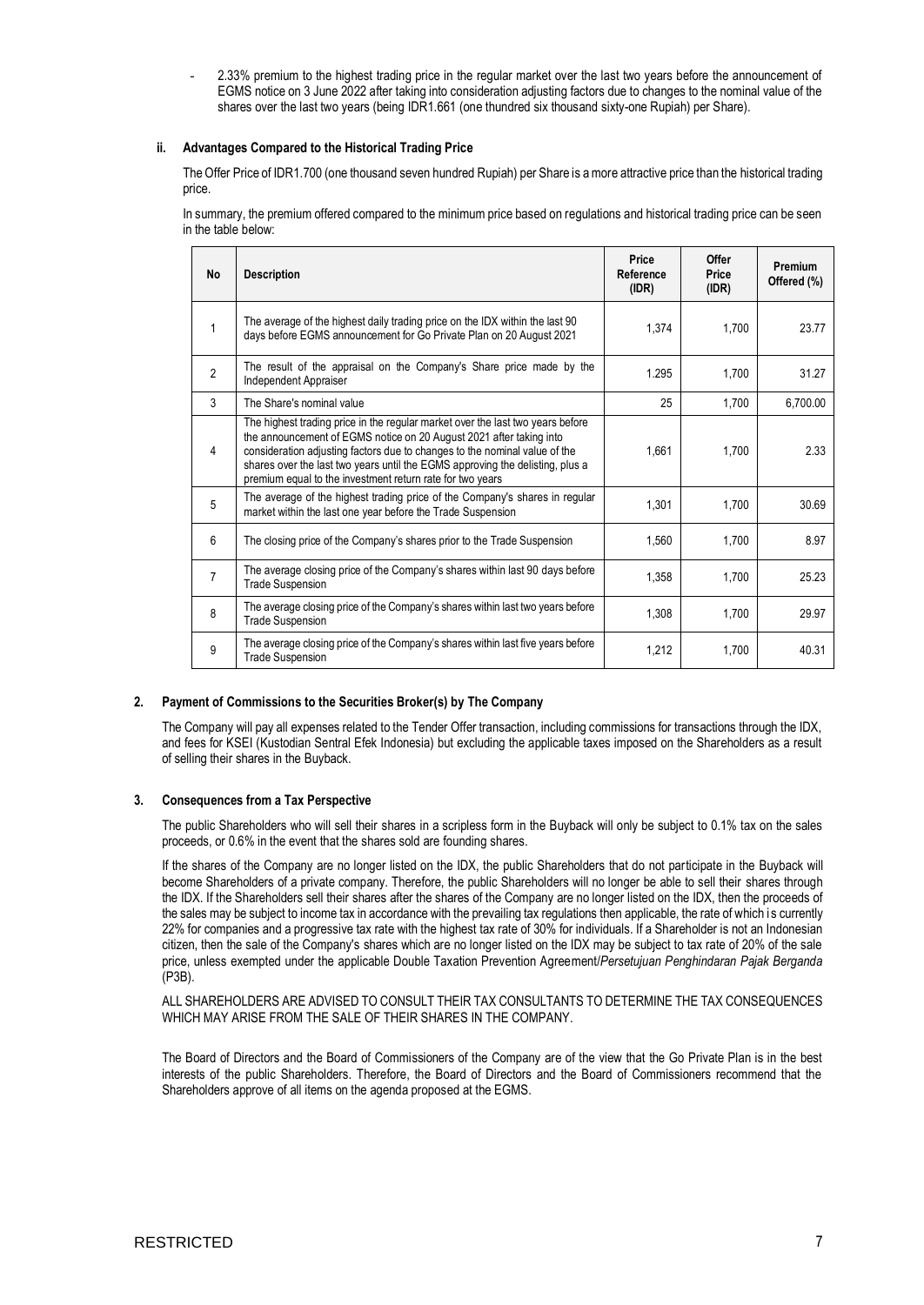# **GO PRIVATE REQUIREMENTS AND SUMMARY OF INDEPENDENT CONSULTANTS OPINION**

#### **Opinion from Legal Consultant**

The Company's Board of Directors has appointed Hadiputranto, Hadinoto & Partners as independent legal consultants in connection with the Go Private Plan. Below is a summary of the Legal Opinion which are the conditions that must be met in the implementation of Go Private<sup>..</sup>

- a. Based on POJK No.3/2021, POJK No 15/2020, IDX Rule No.I-I and Company's Articles of Association, implementation of the Status Go Private Plan must be approved by the Independent Shareholders through an EGMS that meets the following requirements:
	- attended by Independent Shareholders representing more than 1/2 of the total shares with valid voting rights owned by the Independent Shareholders and the decision taken is based on affirmative votes given by Independent Shareholders representing more than 1/2 of the total shares with valid voting rights owned by the Independent Shareholders;
	- (ii) in the event the quorum mentioned in point (i) above is not fulfilled, then a second EGMS may be convened to decide on the matter provided that the EGMS is attended by Independent Shareholders representing more than 1/2 of the total shares with valid voting rights owned by the Independent Shareholders and the decision taken is based on affirmative votes given by Independent Shareholders representing more than 1/2 of the total shares with valid voting rights owned by the Independent Shareholders present in the EGMS;
	- (iii) in the event the quorum mentioned in point (ii) above is not fulfilled, then on the basis of the Company's request, the Compa ny can convene a third EGMS provided that the quorum of the third EMGS will be decided by the OJK and decisions are taken based on the affirmative votes given by Independent Shareholders representing more than 50% of the shares owned by the Independent Shareholders who are present at the EGMS.
- b. After the EGMS approves the Go Private Plan, The Company is willing to make a Buyback at the determined Offer Price.
- c. Based on Article 62 of Law no. 40 of 2007 dated August 16, 2007 concerning Limited Liability Companies as last amended by Law no. 11 of 2020 dated November 2, 2020 concerning Job Creation ("UUPT"), Shareholders who do not approve of the Go Private Plan have the right to request the Company to purchase its shares at a reasonable price..
- d. The conversion of the Company's status to become a private company will be effective upon fulfillment of the following requirements:
	- (i) The EGMS has approved the Go Private Plan including amendments to the Company's Articles of Association.
	- (ii) The amendment to the Company's articles of association being approved at the EGMS and by the Minister of Law and Human Rights, notified to the Minister of Law and Human Rights, registered at the Company Registration Office and notified to the OJK.
	- (iii) (iii) The number of shareholders of the Company after the Buyback Period is not more than 50 (fifty) parties or other number as determined by OJK.
	- (iv) OJK has issued the effective revocation of Registration Statement in the context of Public Offering of Equity Securities.
- e. After the Company becomes a private company, the Shareholders who do not sell their shares in the Tender Offer will continue to be Shareholders of the Company that is a private company.

### **Opinion from the Independent Appraiser**

The Board of Directors of the Company has appointed KJPP Dasa'at, Yudistira dan Rekan as independent appraiser to perform an independent appraisal of the value of the Company and its subsidiaries in connection with the Go Private Plan, a summary of which is set out below:

In calculating the 100% of the value of shares of the Company, 2 (two) approaches are used, namely (a) the Income Approach us ing the Net Cash Discount Method (Discounted Cash Flow - DCF) and (b) the Market Approach using the Guideline Publicly Traded Company ("**GPTC**") Method.

By using the above approaches, based on the results of the study and analysis that has been carried out on all related aspects, the 100% Market Value of the Company's equity and its subsidiaries as of December 31, 2021 is equal to IDR 7,233,608 million, or IDR1,295.- (one hundred two hundred ninety-five Rupiah) per share.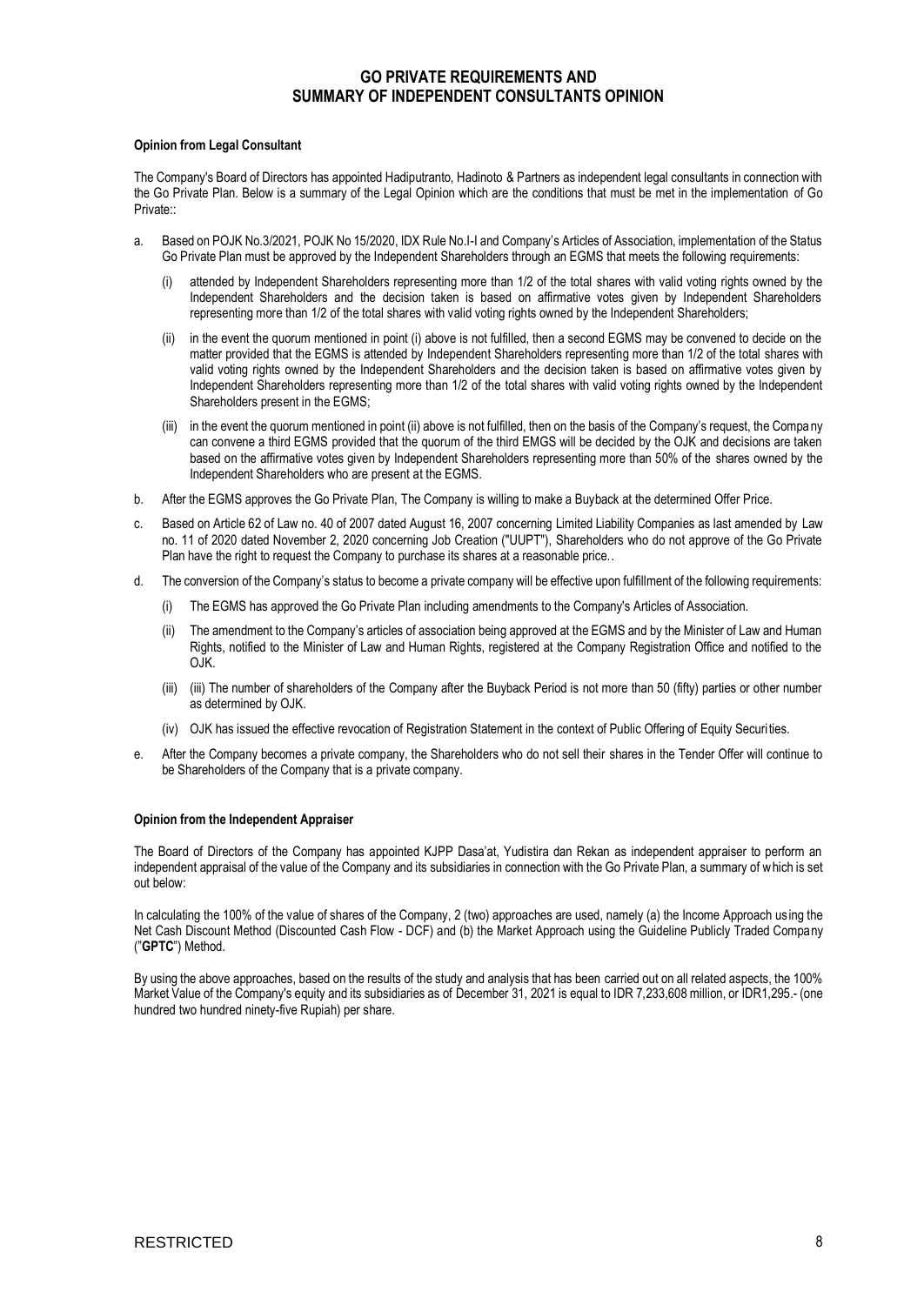# **GENERAL MEETING OF SHAREHOLDERS**

### **Background**

The EGMS regarding the Go Private Plan will be held on 12 July 2022 at 14.00 West Indonesia Time at:

Mandarin Oriental Hotel Jakarta – Jl. M.H. Thamrin, Menteng, Jakarta 10310. or at another time and place specified in the Invitation to the EGMS

The company will also hold the EGMS electronically based on POJK No.16/2020 through the KSEI Electronic General Meeting System (eASY.KSEI) application.

Due to the Covid-19 pandemic situation, the Company will impose a maximum limit on the capacity of the EGMS room in accordance with the applicable laws and regulations.

Therefore, the Company strongly urges all Shareholders to attend the EGMS by granting power of attorney to the party appointed by the Company's Securities Administration Bureau by signing and returning the power of attorney the form of which can be obtained on the Company's Website (www.tunasgroup.com) and the Statement Letter of Statement Letter of Independent Shareholders (as attached to the Disclosure of Information) to the Company via email dm @datindo.com. The original power of attorney must be received by the Board of Directors of the Company no later than 3 (three) working days before the date of the EGMS, namely July 7, 2022, at the office of the Company's Securities Administration Bureau, PT Datindo Entrycom, domiciled in Jakarta and having its address at Jl. Hayam Wuruk No. 28, Jakarta 10120. Shareholders can also provide power of attorney electronically through the KSEI Electronic General Meeting System (eASY.KSEI) facility at the link https://access.ksei.co.id/ provided by KSEI as an electronic authorization mechanism in the process of holding the EGMS no later than 1 (one) working day before the date of the EGMS, namely on Monday, July 11, 2022 at 12:00 WIB.

Shareholders or their proxies who wish to attend the EGMS must sign a Statement Letter of Independent Shareholders.

For the Shareholders or their proxies who come to the Meeting venue are obliged to show negative result of antigen swab test which is still valid at the Meeting (1x24 hours). As preventive measures to avoid the spread of Covid-19, the Company does not provide souvenirs and consumption at the meeting.

The announcement regarding the EGMS and a summary of Information to Shareholders was published on June 3, 2022 on the Indonesia Stock Exchange website and the Company's website. The Summary of Information to Shareholders is published in two Indonesian language newspapers (Investor Daily and Media Indonesia). Summary of Information to Shareholders will also be sent to Shareholders by registered mail.

The invitation to attend the EGMS will be published in the IDX's and the Company's websites as well as likely in the same newspapers on 20 June 2022.

The Shareholders who are entitled to attend the EGMS are shareholders whose names are listed in the Register of Shareholders of the Company on the Record Date. (17 June 2022)

### **Agenda for the EGMS**

The Agenda for the EGMS are as follows:

- 1. **First Agenda**: Approval of the Go Private Plan, including:
	- a. Ratification by the Independent Shareholders of the appointment of the Independent Appraiser and the appraisal performed by the Independent Appraiser;
	- b. The status conversion of the Company from a public company to a private company;
	- c. Approval of the buyback of the Company's shares as the implementation of the Go Private Plan
	- d. Appproval of the delisting of the Company's shares from the IDX;
	- e. Granting of authority to the Board of Directors to undertake all necessary actions in implementing the Go Private Plan
- 2. **Second Agenda:** Subject to approval of the First Agenda, approval of amendments to the entire Articles of Association of the Company in connection with the change in the status of the Company from a public company to a private company and the granting of authority to the Board of Directors of the Company to take all necessary actions to implement changes to the Company's Articles of Association.

The First Agenda requires the approval from the Independent Shareholders. Meanwhile, the Second and the Third Agenda do NOT require the approval from the Independent Shareholders.

#### **Requirements Pursuant to the Prevailing Regulations for the EGMS**

Based on (i) POJK No.3/2021 juncto POJK No.15/2020, (ii) the Articles of Association of the Company; and (iii) IDX Regulation No. I-I, the procedure to pass resolutions on the three agenda items to be considered at the EGMS is as follows: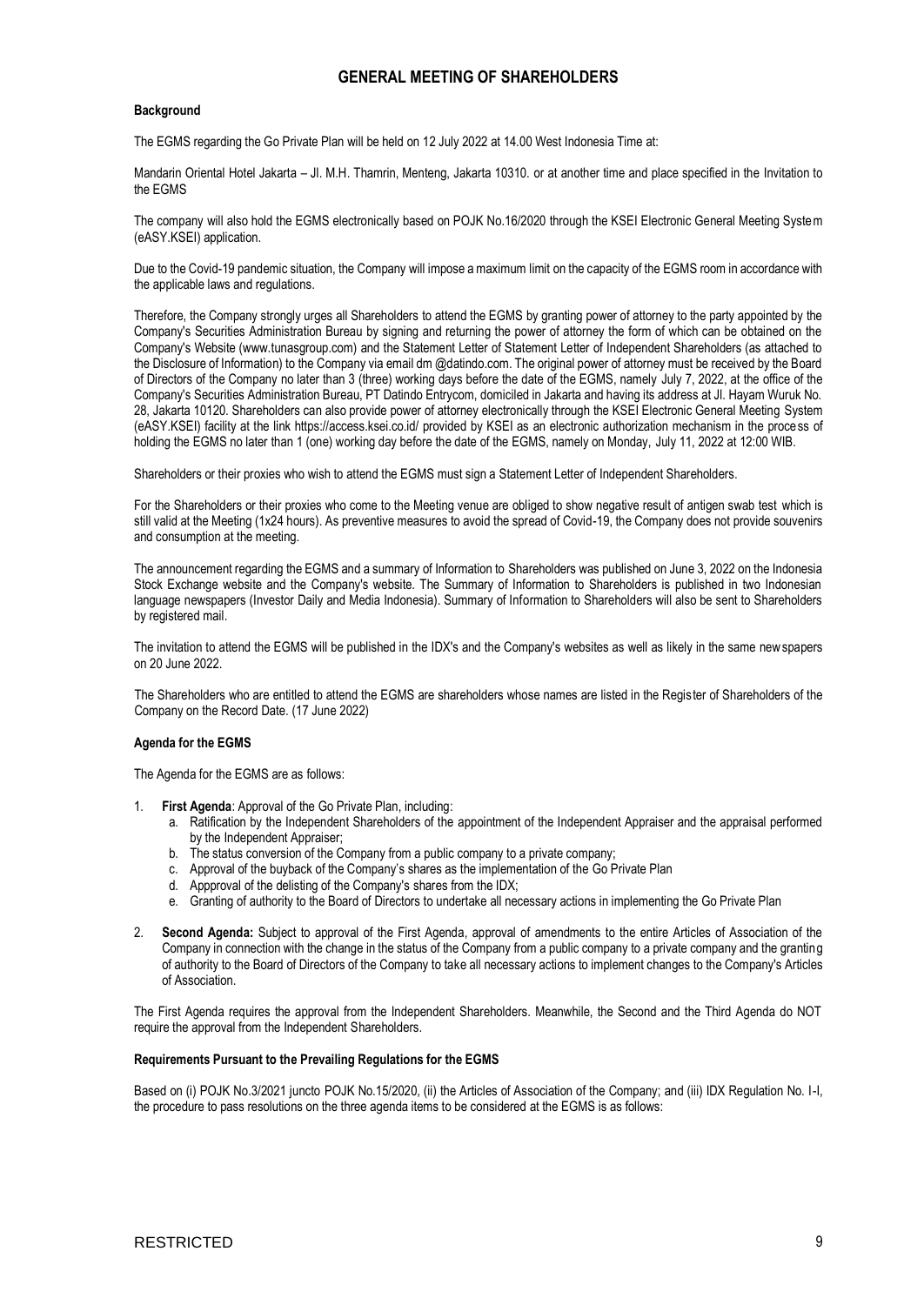#### **First Agenda/Resolution: Approval on the Go Private Plan**

The requirements that need to be fulfilled are pursuant to POJK No.3/2021 juncto POJK No.15/2020. The EGMS must be attended by Independent Shareholders representing more than 1/2 of the total shares with valid voting rights owned by Independent Shareholders and decisions made based on the affirmative votes given by Independent Shareholders representing more than 1/2 of the total shares with voting rights owned by Independent Shareholders.

### **Second Agenda/Resolution: Amendment of the Articles of Association of the Company**

- (i) In accordance with Article 26.1 of the Company's Articles of Association, the EGMS must be attended by Shareholders or their authorized representatives that represent at least 2/3 of the total shares with valid voting rights.
- (ii) A resolution is valid if it is approved by more than 2/3 of the total shares with voting rights present at the EGMS.

#### **Quorum Requirements**

If the quorum at the EGMS to make a decision on the Go Private Plan is not met, then the second and third EGMS must be h eld in accordance with POJK No.3/2021 in conjunction with POJK No.15/2020, which are as follows:

### (i) Second EGMS

The second EGMS may make a decision on condition that it is attended by Independent Shareholders representing more than 1/2 of the total shares with valid voting rights owned by Independent Shareholders and decisions are taken based on the affirmative vote of Independent Shareholders representing more than 1/2 of the total shares owned by the Independent Shareholders present.

### (ii) Third EGMS

In the event that the quorum of the second EGMS as referred to above is not achieved, the third EGMS may be held provided that the third EGMS is valid and entitled to make decisions if attended by Independent Shareholders of shares with valid voting rights , in a quorum of attendance determined by the OJK at the request of the Company. Open.

The decision of the third EGMS is valid if it is approved by the Independent Shareholders who represent more than 50% of the shares owned by the Independent Shareholders who are present at the EGMS.

## **ESTIMATED OF COST OF BUYBACK AND ESTIMATED AMOUNT OF TOTAL NOMINAL VALUE OF ALL SHARES BOUGHT BACK**

Share Buyback Fee will come from internal funds and external funds (banks). The use of internal funds and external (bank) funds will not cause the Company's net worth to be less than the total issued and fully paid capital plus the mandatory reserves that have b een set aside.

Currently, the Company has made a mandatory provision for reserves as regulated in Law No. 40 of 2007 concerning Limited Liability Companies.

Therefore, the allocation of funds to carry out the Share Buyback came from the Company's internal funds as of December 31, 2 021 which was recorded at IDR 1,313,286 million and related to total external funds (banks) as of December 31, 2021, the Company has a short-term loan facility of IDR 2,798,670 million and a long-term loan facility of IDR 1,900,000 million. With each outstanding short-term loan of IDR 428,006 million and long-term loan outstanding of IDR 697,951 million. Of this amount, the maximum amount that will be used to finance the Buyback of shares is IDR 713,969 million.

Other costs related to the Share Buyback transaction, including brokerage fees, do not significantly affect the Company's fi nancial condition.

In accordance with POJK 3/2021, the number of shares to be repurchased can be carried out until the amount exceeds 10% (ten percent) of the total paid-up capital, so that the number of shareholders is not more than 50 (fifty) parties or other amounts determined by OJK. .

# **ESTIMATION OF THE DECREASE OF THE COMPANY'S INCOME AS A RESULT FROM THE IMPLEMENTATION OF THE BUYBACK OF SHARES AND THE IMPACT UPON THE FINANCING COSTS OF THE COMPANY**

Assuming that the Company uses internal funds and external funds (banks) for Share Buyback amounting to IDR 713,969 million, excluding the cost of shares Buyback, assets will decrease by IDR 313.969 million, liabilities will increase by IDR 400,000 million and equity will decreased by IDR 713,969 million. Total Profit for the Year will decrease by IDR 16,869 million due to the impact of interest expense from external funds (banks) taken.

The Company believes that the implementation of the Share Buyback transaction will not have a material negative impact on the Company's business activities considering that the Company has sufficient working capital and cash flow to carry out transaction financing in conjunction with the Company's business activities.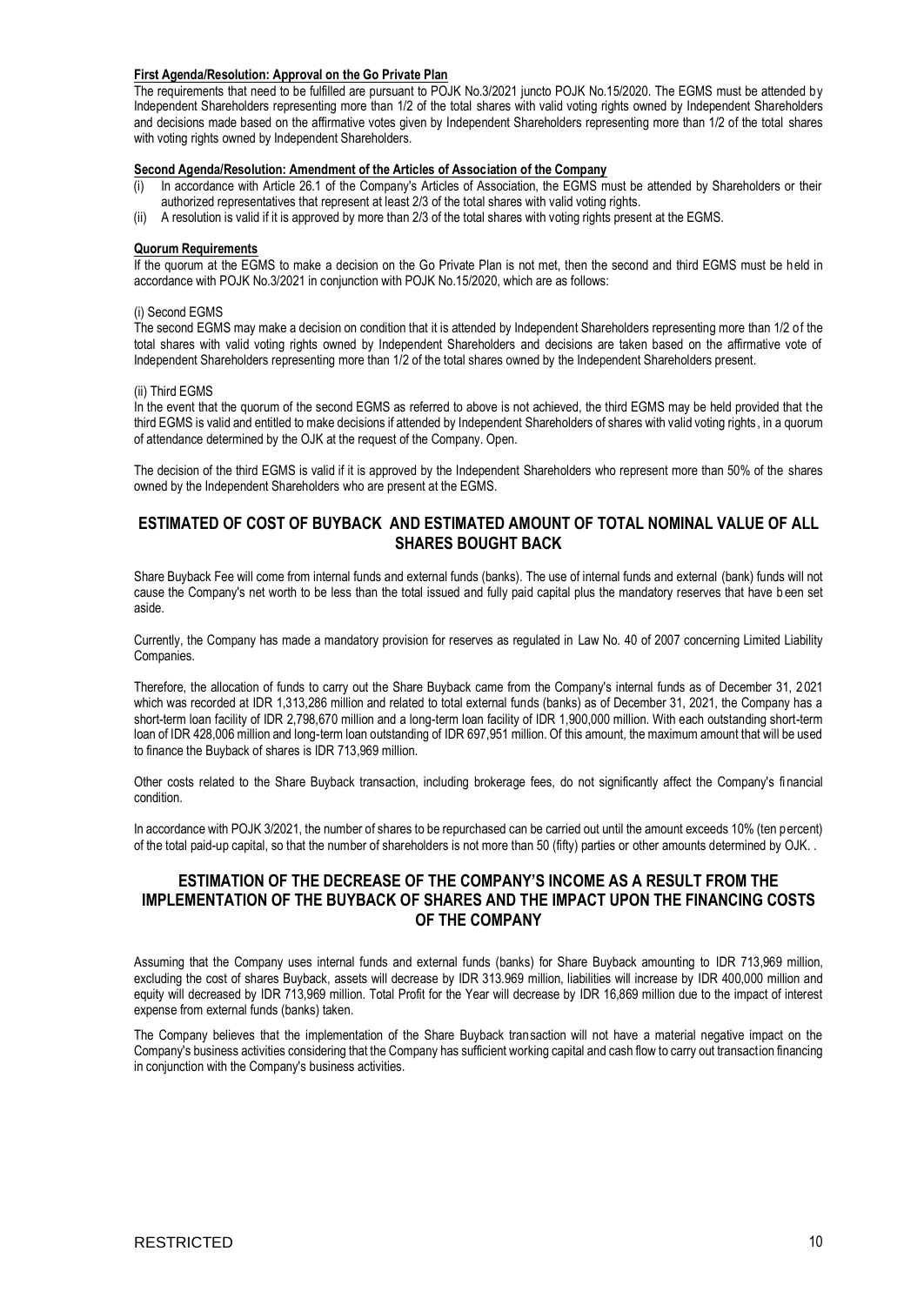# **PROFORMA OF EARNING PER SHARE UPON THE IMPLEMENTATION OF BUYBACK OF SHARES BY TAKING INTO ACCOUNT THE DECREASE OF INCOME**

The following is the pro forma Consolidated Financial Statements as of December 31, 2021, taking into account the financing of the entire Share Buyback program of IDR 713,969 million, - excluding transaction costs (brokerage fees and other costs) in connection with the shares Buyback transaction.

|                           |                                                       |               | (in million rupiah) |  |  |  |  |
|---------------------------|-------------------------------------------------------|---------------|---------------------|--|--|--|--|
|                           | Financial Statement Period ending on 31 December 2021 |               |                     |  |  |  |  |
| <b>Description</b>        | <b>Without Buyback</b>                                | <b>Impact</b> | <b>With Buyback</b> |  |  |  |  |
| Total Asset               | 6.800.389                                             | (313.969)     | 6,486,420           |  |  |  |  |
| Total Liability           | 2,557,751                                             | 400.000       | 2,957,751           |  |  |  |  |
| <b>Total Equity</b>       | 4.242.638                                             | (713.969)     | 3,528,669           |  |  |  |  |
| Total Profit for the Year | 540.400                                               | (16.869)      | 523,711             |  |  |  |  |
| Earning per Share (IDR)   | 97                                                    |               | 101                 |  |  |  |  |

### Assumption:

The number of shares repurchased is a maximum of 7.52% of the total number of shares paid up. Other costs related to the Share Buyback transaction, including brokerage fees, do not significantly affect the Company's financial condition, so they are excluded from the projection above. The analysis above shows that there is no significant change from the Share Buyback on the Company's fi nancial indicators.

# **LIMITATION OF SHARES BUYBACK PRICE AND SHARES BUYBACK PERIOD**

Referring to the section on the benefits of going private to public shareholders above, this Buyback will be carried out by the Company at the Buyback Offer Price of IDR 1,700 (one thousand seven hundred Rupiah) per share.

The shares Buyback will be carried out during the period as referred to in the "Estimated period of the Share Buyback offer" in the "List of Important Dates in connection with the Go Private Plan" of this Information Disclosure.

## **MANAGEMENT DISCUSSION AND ANALYSIS ON THE IMPACT OF THE BUYBACK OF SHARES ON THE BUSINESS ACTIVITIES AND COMPANY GROWTH IN THE FUTURE**

- 1. The Company's revenue is not expected to decrease due to the implementation of the Share Buyback.
- 2. Share Buyback is estimated to have minimal impact on the Company's financing costs.
- 3. The Buyback of shares will reduce the Company's Assets and Equity. If the Company uses all the funds reserved for the Share Buyback in the maximum amount, the total Assets will be reduced by a maximum of IDR 313,969 million and Equity will be reduced by a maximum of IDR 713,969 million.
- 4. The Company believes that the implementation of the Share Buyback will not have a material negative impact on the Company's business activities and growth, because the Company currently has sufficient working capital and cash flow to conduct and finance all business activities, business development activities, operational activities. and Share Buyback.

# **THE COMPANY'S PLAN FOR THE BOUGHT BACK SHARES**

The shares Buyback is carried out within the framework of the Company's plan to change it's status from a public company to a private company so that the number of shareholders becomes less than 50 (fifty) Parties or another number determined by OJK in accordance with POJK 3/2021.

After the end of the Share Buyback period, the Company may transfer the shares resulting from the repurchase by taking into account the provisions of the prevailing laws and regulations, in particular the Company Law. shares that have been repurchased by the Company do not have voting rights in the General Meeting of Shareholders and are not taken into account in determining the number of quorum of the General Meeting of Shareholders that must be achieved in accordance with the applicable laws and regulations. In addition, the shares that have been repurchased are not entitled to receive dividends.

# **METHODS TO BE USED TO BUYBACK SHARES**

The Company will carry out the shares Buyback with the following method:

- 1. Share Buyback will be done through trading on the IDX.
- 2. Transactions on the IDX will be carried out by PT Bahana Sekuritas as a securities broker appointed by the Company in the context of implementing the shares Buyback transaction.
- 3. The volume of shares Buyback by the Company in 1 (one) trading day is not limited.
- 4. Payment of shares Buyback will be carried out on the date as referred to in "Estimated payment date of shares Buyback" in the "List of Important Dates in connection with the Go Private Plan" of this Information Disclosure.

The Buyback Procedures to be implemented are as follows: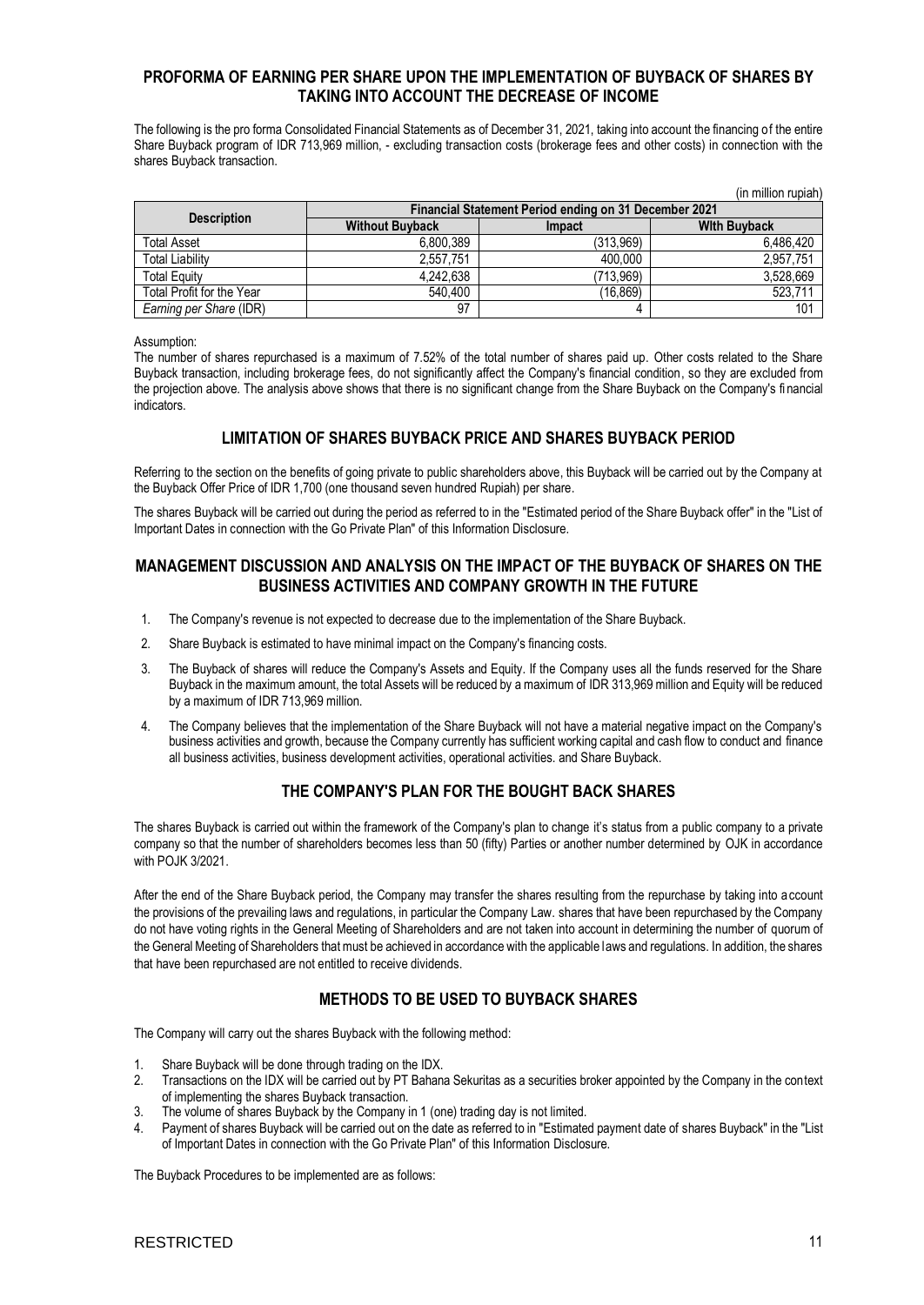- 1. Estimated Buyback Period will start on 15 July 2022 at 09.00 West Indonesia Time and close on 16 August 2022 at 15.00 West Indonesia Time.
- 2. The party entitled to participate in this Buyback is the Public Shareholder who has completed and submitted all the documents required for this Buyback before the Closing Date no later than August 16, 2022 at 15.00 Western Indonesia Time.
- 3. The application to participate in the Buyback must be submitted based on the terms and conditions stated in the Disclosure of Information and Buyback Form. The Buyback Form which will be used by the Public Shareholders is attached to the Circular Lett er which will be submitted to the Shareholders and can also be obtained at the BAE office or the Designated Securities Company (PT Bahana Sekuritas) after the Go Private and Delisting plans are approved by the EGMS.
- 4. Payment of all repurchased securities will be made on the Payment Date.
- 5. The Company will disclose information regarding the details of the share repurchase procedure after the Go Private and Delisting plans are approved by the EGMS.

# **LIST OF IMPORTANT DATES IN RELATION TO THE GO PRIVATE PLAN**

The indicative important dates in relation with the Go Private Plan is as follows:

| No.            | <b>Activities</b>                                                                                                                                                                                                        | <b>Dates</b>             |
|----------------|--------------------------------------------------------------------------------------------------------------------------------------------------------------------------------------------------------------------------|--------------------------|
| 1.             | Announcement in the IDX's and the Company's websites with regard to the plan to convene the EGMS                                                                                                                         | 3 June 2022              |
| 2.             | Announcement in the IDX's and the Company's websites as well as in two Indonesian newspapers<br>(Investor Daily and Media Indonesia) with regard to the abridged Disclosure of Information to the<br><b>Shareholders</b> | 3 June 2022              |
| 3.             | Record Date to determine which Shareholders are entitled to attend and vote at the EGMS                                                                                                                                  | 17 June 2022             |
| 4.             | Invitation to attend the EGMS submitted on the IDX website and the Company's website                                                                                                                                     | 20 June 2022             |
| 5.             | <b>EGMS</b>                                                                                                                                                                                                              | 12 Jule 2022             |
| 6.             | Announcement in in the IDX's and the Company's websites with regard to the EGMS result and Buyback<br>of shares                                                                                                          | 14 July 2022             |
| 7 <sub>1</sub> | Estimated period of Share Buyback offer )*                                                                                                                                                                               | 15 July - 16 August 2022 |
| 8.             | Estimated payment date for shares Buyback)**                                                                                                                                                                             | 23 August 2022           |
| 9.             | Estimated approval from the Minister of Law and Human Rights on changes to the Company's articles of<br>association                                                                                                      | 23 August 2022           |
| 10.            | Buyback Result report submitted to OJK                                                                                                                                                                                   | 24 August 2022           |
| 11.            | Estimated delisting request to IDX                                                                                                                                                                                       | 24 August 2022           |
| 12.            | Estimated application for revocation of the effectiveness of the Registration Statement in the context of a<br>Public Offering of Equity Securities or Public Company Registration Statement to the OJK.                 | 24 August 2022           |
| 13.            | Estimated revocation from OJK of the effectiveness of the Registration Statement in the context of a<br>Public Offering of Equity Securities and/or a Public Company Registration Statement                              | 7 September 2022         |
| 14.            | Estimated cancellation from IDX on securities listing                                                                                                                                                                    | 8 September 2022         |
| Notes:         |                                                                                                                                                                                                                          |                          |

*\*) Shares Buyback is carried out in order to fulfill the Go-Private Plan so that the number of shareholders becomes less than 50 (fifty) Parties or other numbers*  determined by OJK in accordance with POJK 3/2021. In this case, the Company's management can extend this period by taking into account the applicable *regulations, namely based on POJK 3/2021.*

*To avoid any doubts, the implementation of the Share Buyback will be completed no later than 18 (eighteen) months after the announcement of this Disclosure of Information in accordance with the provisions of POJK 3/2021.*

*\*\*) Considering that there has been a temporary suspension (suspension) of trading in the Company's shares by the IDX, payment an d delivery of shares will be carried out on the same day.*

# **OTHER INFORMATION**

Shareholders who require further information regarding the Go Private Plan, and this Disclosure of Information may contact the following person:

### **PT TUNAS RIDEAN TBK**

Operations Office (Correspondence Address) Jalan Raya Pasar Minggu No. 7 Jakarta Selatan 12740 Indonesia Telepon: (021) 794 5788 Faksimili: (021) 799 5621

> Attn.: Dewi Yunita Corporate Secretary